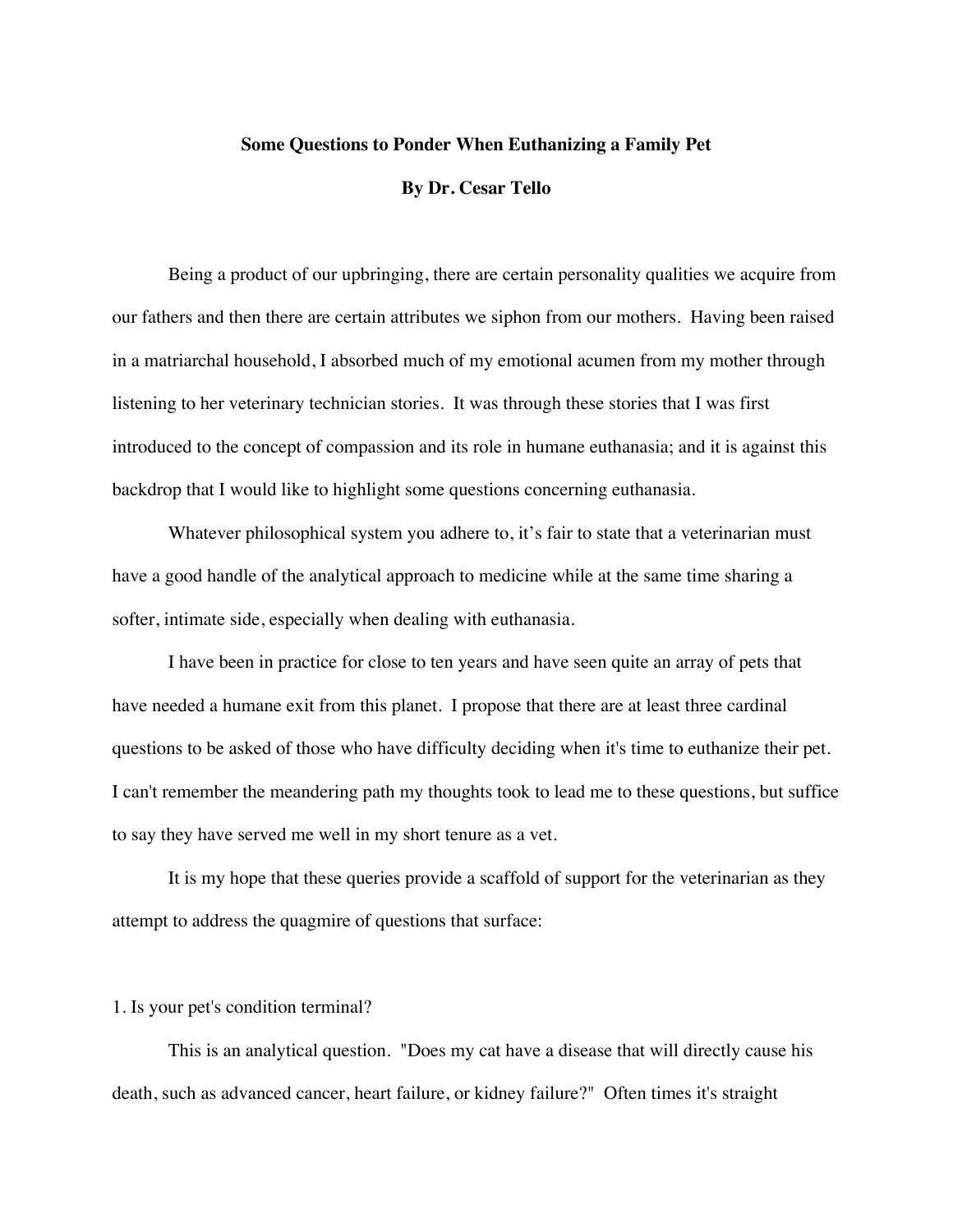forward. When all the variables can be threaded together through employment of a proper workup or after the long application of a treatment protocol, it's a blessing; but please be aware that there may arise certain situations that require you to sort through a list of appropriate tests to reach a presumptive diagnosis and subsequently answer this very general question. It can be tricky. You should never feel like you are compromising a principle to reach a conclusion. It's my opinion that your duty lies in bringing out potential scenarios that warrant euthanasia.

# 2. What is your pet's quality of life?

After diagnosing and treating the disease has been attempted, by whatever definition you and your client have agreed upon, you can then venture into the next question. This is a more subjective inquiry clouded in a veil of objective observations. "When I come home does Muñeca still come and talk to me, searching for affection or does she just hide and exhibit reclusive behavior?" "My dog wasn't so reticent before, especially when it came to food." "The treatment isn't really progressing or it's becoming a negative experience." "She used to jump everywhere; now she just lies there and gives the impression that she's given up." Here we can borrow from our own human experiences. Most healthy people who are recovering from a medical condition or surgery ask themselves, "How many days until I get better?" People who are dying may ask, "How many days until I die?" It's really a reversal in perspective. In human medicine euthanasia is not widely accepted. Turn to anyone who's witnessed a relative in hospice to gain some insight into the sometimes undignified experience of dying a slow death. Many times, it's a matter of opinion and it's up to us to guide our clients through their options. In the end, it's the client's responsibility to make any final decisions about euthanasia.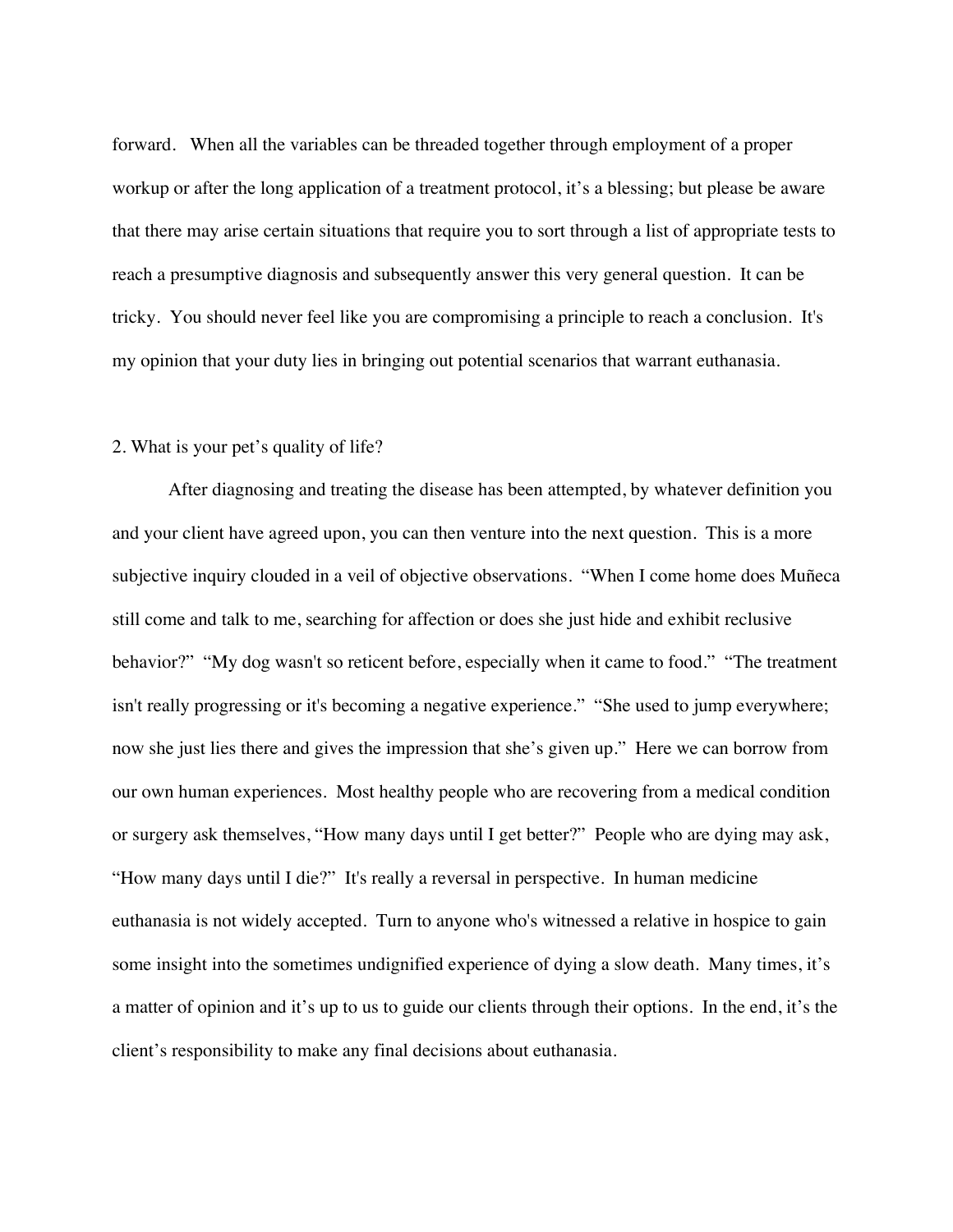# 3. What is the family's emotional threshold?

Here is a question that I think is family oriented. It's a good question to ask because it compels the family members to relate how they deal with stressful situations. It also gives you a glimpse into how you can advise them based on their idiosyncrasies. There are some people that have strong opinions about death. "Doc, if she's meant to die, I want God to decide. I just can't do it." Other people will relay how they saw a previous pet live past their time and didn't want to see that happen again. Whatever the reason, this is an opportunity to highlight any potential outcomes that may develop with respect to suffering. Since pets do not speak, it's up to us to point out signs of pain and quality of life issues and gauge people's reaction. It's also important to remember that each family member may have a different emotional threshold and that this can lead to potential miscommunication issues; as much as possible, try to encourage a consensus decision making process.

Finally, it would be irresponsible of me if I did not encourage my colleagues to have a discussion with their clients about finances. Because of the inseparable bond that exists between service and monetary compensation it is important to have a frank diplomatic conversation where we outline the potential financial burden involved with making a proper diagnosis and instituting an appropriate treatment plant. If finances are a bottleneck and they will aggravate the pet's health status, the signs of suffering and the relevance of euthanasia need to be thoroughly explained.

As a child, I remember my mom being a very good storyteller, especially when it came to bedtime. Many of them were fables, but then there were those veterinary themed ones that struck a chord with me on account of their humanistic message. It's only now that I finally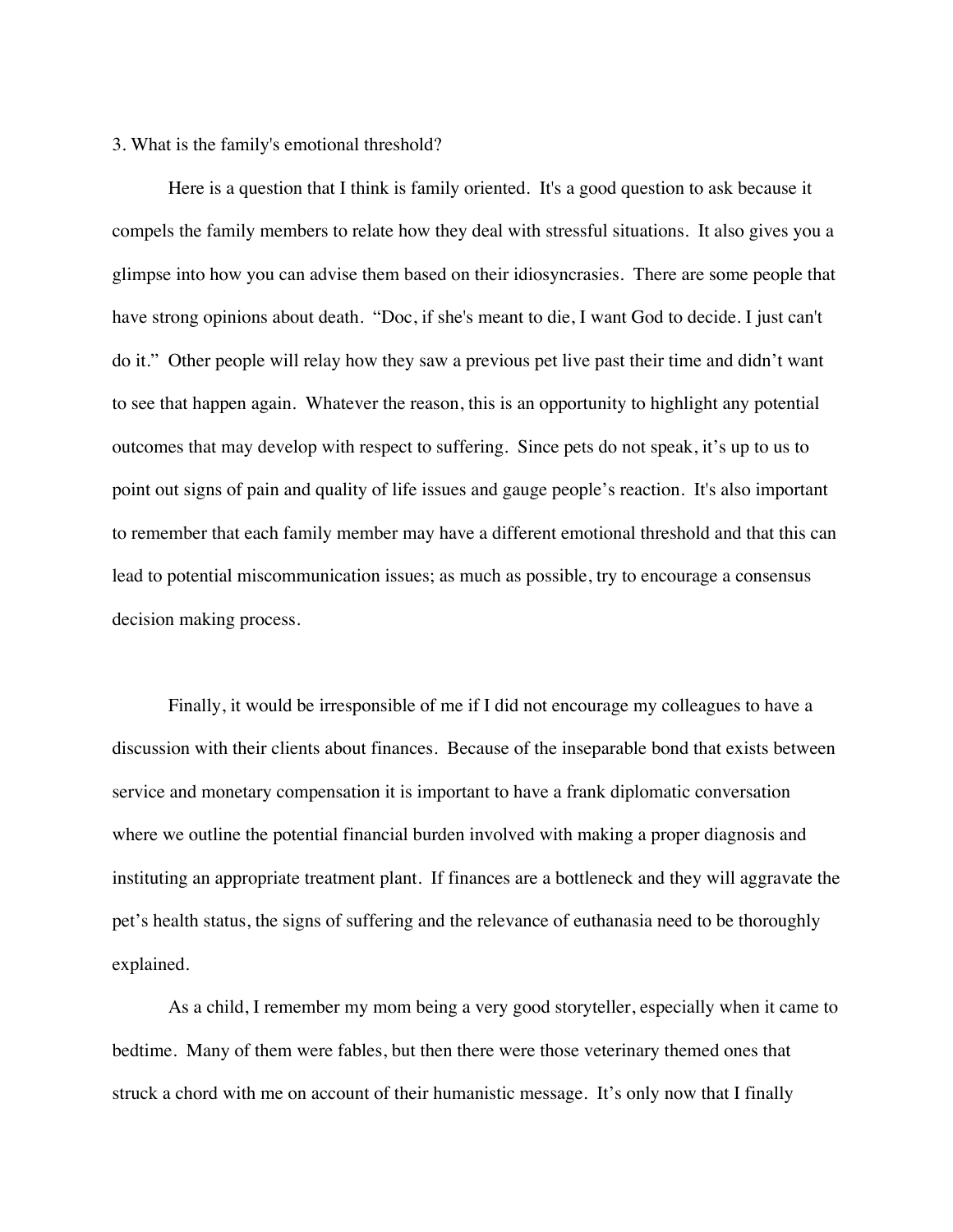understand that she was really trying to unwind after a long day, do a little self-therapy and shower me with motherly attention, all in the same breath. One particular story went something like this:

It was a walk-in appointment at the end of a long arduous day. Standing alone in the waiting room was a small framed elderly woman in a long black trench coat with no apparent pet carrier by her side. She said, "I'm here to put my son to sleep." Doc and I looked to one another. Who was she talking about since we didn't see a pet? Then she revealed under the shade of her voluminous overcoat an extremely thin grey sleepy cat snuggled in the thick lapel of a soft oversized blanket. "I know it had to be done but I just couldn't bring myself to come in sooner. He's been sick for a few years but I convinced myself that he was okay; but now that he has end stage kidney failure, I just can't let things continue. I don't want him to suffer anymore. He's my son. I've said my goodbye and I know his time has come." She started to cry because she had finally acknowledged that it was time to let go. My mom and Doc felt sad for her.

Doc took the cat into the back and put him to sleep, tenderly and with a sigh. It was quick and painless, unlike her soliloquy that revealed the turmoil and trauma of a slow death. My mom reentered the waiting room where the woman was sitting alone staring into the palms of her empty hands. She told her that the cat was at peace; and that she was very sorry for her loss. The old lady reached for my mom's hand and said, "Thank you. I loved him dearly and feel better now that he is in a better place."

My mom then turned to me all bundled up in bed and said that putting a pet to sleep is a very personal and emotional decision. There's no room for guilt or blame, only love and compassion. This person may have been unclear about determining the right time to put her cat